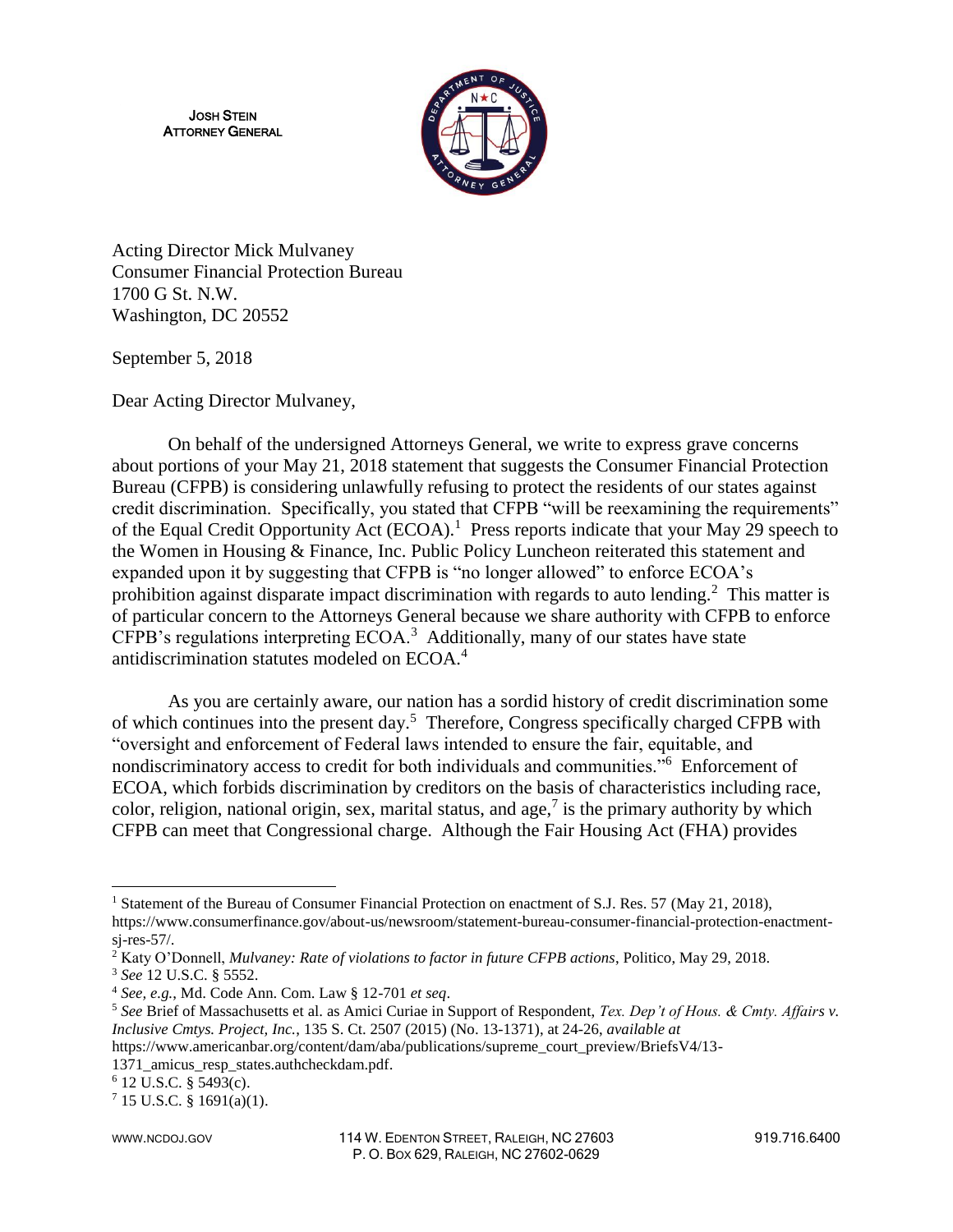complementary, robust protections against discrimination in home mortgage lending,<sup>8</sup> ECOA is the principle federal antidiscrimination law applicable to all other forms of credit.

One critically important feature of antidiscrimination law, particularly in light of the nation's history of credit discrimination, is disparate impact liability. Under this theory of liability, "practices, procedures, or tests neutral on their face, and even neutral in terms of intent, cannot be maintained if they operate to 'freeze' the status quo of prior discriminat[ion]."<sup>9</sup> Moreover, as the Supreme Court recently observed, disparate impact liability "plays a role in uncovering discriminatory intent: It permits plaintiffs' to counteract unconscious prejudices and disguised animus that escape easy classification as disparate treatment."<sup>10</sup> The Attorneys General have regularly relied on disparate impact theories in recent years to combat lending discrimination and ensure greater equality of opportunity.<sup>11</sup>

Your May 21 statement intimates that in "reexamining the requirement" of ECOA, CFPB will be considering abandoning the federal government's longstanding interpretation that ECOA provides for disparate impact liability. Since 1977, the federal government's regulations interpreting ECOA, which were promulgated pursuant to notice-and-comment rulemaking, have continuously interpreted ECOA to provide for disparate impact liability.<sup>12</sup> Those regulations were adopted without substantive alteration by CFPB in 2011 when it became responsible for interpreting ECOA.<sup>13</sup> As your statement acknowledged, CFPB is "bound to enforce the law as written, not as we may wish it to be."<sup>14</sup> Any action by CFPB to ignore those formally promulgated regulations would show a lack of respect for the rule of law and violate the Administrative Procedure Act.<sup>15</sup> Whatever the effect of the recent passage of S.J. Res. 57 disapproving CFPB's March 2013 bulletin relating to indirect auto lending,<sup>16</sup> it certainly did not revoke the federal government's formal longstanding regulations interpreting ECOA to provide for disparate impact liability without limitation to the type of lending.

Moreover, there are no substantive grounds for CFPB reconsidering the federal government's more than 40 years of consistent interpretation that ECOA provides for disparate

 $\overline{\phantom{a}}$ 

<sup>8</sup> 42 U.S.C. §§ 3604-3605.

<sup>9</sup> *Griggs v. Duke Power Co.*, 401 U.S. 424, 430 (1971).

<sup>10</sup> *Inclusive Cmtys.*, 135 S. Ct. at 2522.

<sup>11</sup> *See* Brief of Massachusetts et al., *supra* note 5, at 26-29 (providing examples of such efforts).

<sup>12</sup> 42 Fed. Reg. 1242, 1246, 1255 (Jan. 6, 1977); *see also* 50 Fed. Reg. 48,018 (Nov. 20, 1985) (finalizing a revised version of the disparate impact provision to make non-substantive "structural or editorial" changes).

<sup>13</sup> 12 C.F.R. § 1002.6(a); 12 C.F.R. Part 1002 Supp. I § 1002.6(a)-2; *see also* 76 Fed. Reg. 79,442, 79,442 (Dec. 21, 2011) ("The interim final rule substantially duplicates the [Federal Reserve] Board's Regulation B as the Bureau's new Regulation B, 12 CFR Part 1002, making only certain non-substantive, technical, formatting, and stylistic changes.").

<sup>14</sup> *Supra* note 1.

<sup>15</sup> *See Clean Air Council v. Pruitt*, 862 F.3d 1, 8-9 (D.C. Cir. 2017).

<sup>&</sup>lt;sup>16</sup> Georgetown Law Professor Adam Levitin has highlighted various uncertainties created by the passage of S.J. Res. 57. *See* Posting of Adam Levitin to Credit Slips, http://www.creditslips.org/creditslips/2018/04/congressionalreview-act-confusion.html (Apr. 17, 2018 22:40).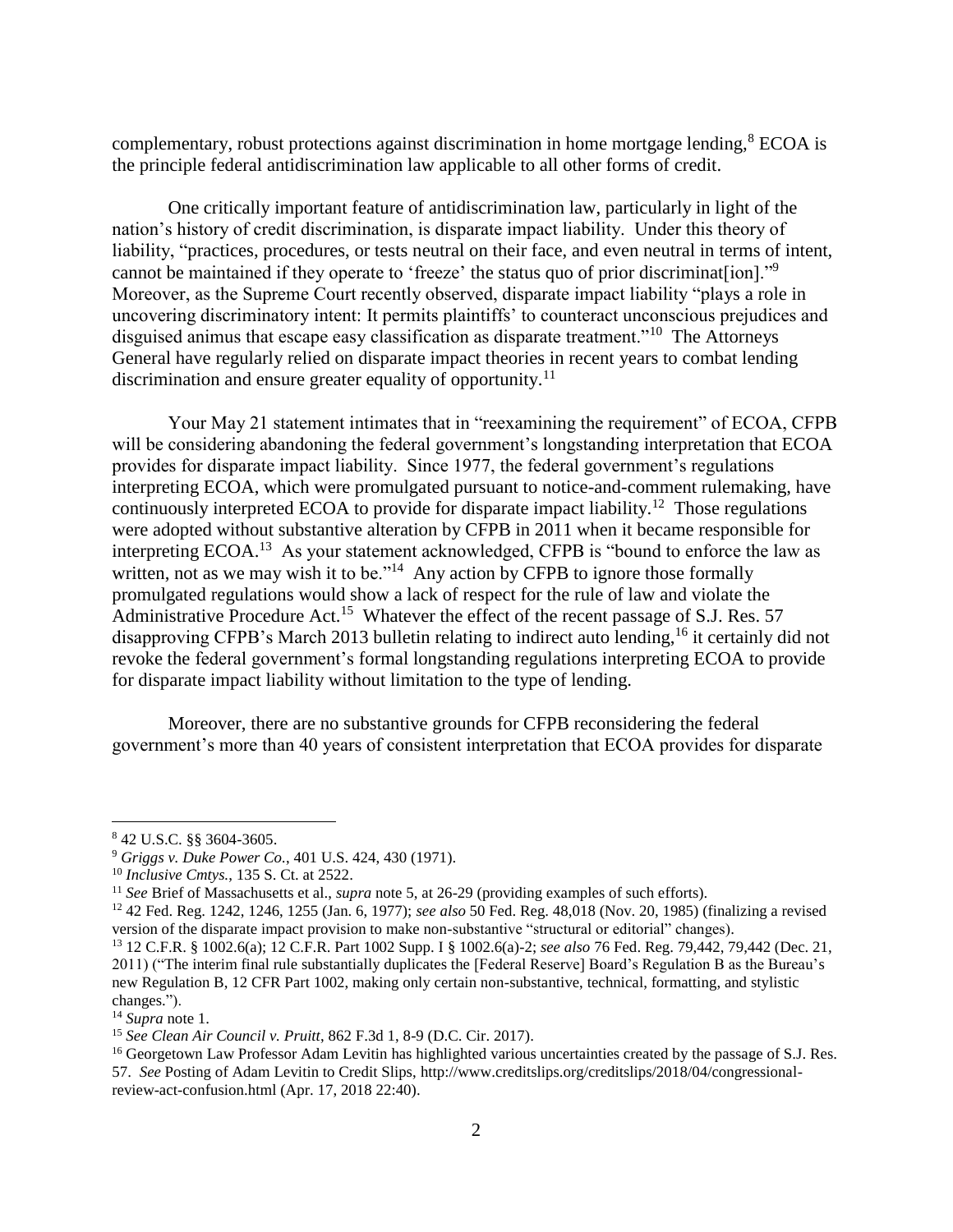impact liability.<sup>17</sup> The Supreme Court's 2015 ruling in *Texas Department of Housing & Community Affairs v. Inclusive Communities Project, Inc.* ("*Inclusive Communities*") dictates that the text of ECOA unambiguously provides for disparate impact liability. In that case, the Supreme Court held that disparate impact liability was provided for by the provision of FHA that declares that "[i]t shall be unlawful for any person or other entity whose business includes engaging in real estate-[lending] transactions to discriminate against any person in making available such a transaction, or in the terms or conditions of such a transaction, because of race color, religion, sex, handicap, familial status, or national origin."<sup>18</sup> The operative wording of that FHA provision is identical to the text of ECOA that declares that "[i]t shall be unlawful for any creditor to discriminate against any applicant, with respect to any aspect of a credit transaction on the basis of race, color, religion, nation original, sex or marital status, or age."<sup>19</sup> Based on the identical "it shall be unlawful . . . to discriminate against" phrasing of the two statutes, they both must be read to provide the same answer on disparate impact liability.<sup>20</sup>

Your May 21 statement relies on the observation that "a recent Supreme Court decision distinguishing between antidiscrimination statutes that refer to the consequences of actions and those that refer only to the intent of the actor."<sup>21</sup> But the majority in *Inclusive Communities* held that the "discriminate against" provision of the FHA, which mirrors the language of ECOA, fell within the former type of statute.<sup>22</sup> Indeed, numerous courts have continued to recognize the validity of disparate impact claims under ECOA since the Supreme Court's ruling in *Inclusive*  Communities.<sup>23</sup> As CFPB has no authority to overrule the Supreme Court's interpretation of unambiguous text, any action to reinterpret ECOA not to provide for disparate impact liability could be set aside by a court as arbitrary, capricious, and otherwise not in accordance with law.<sup>24</sup>

For the reasons stated above, we trust that CFPB's reexamination will determine that ECOA provides for disparate impact liability. But the Attorneys General will not hesitate to uphold the law if CFPB acts in manner contrary to law with respect to interpreting ECOA or to fulfilling its Congressional charge to ensure nondiscriminatory lending to the residents of our states.

l

<sup>17</sup> *See supra* note 12; *see also* Policy Statement on Discrimination in Lending, 59 Fed. Reg. 18,266, 18,269-70 (April 15, 1994) (joint interpretation that ECOA provides for disparate impact liability by 10 federal agencies then regulating lending institutions).

<sup>18</sup> *See Inclusive Cmtys.*, 135 S. Ct. at 2518-19 (quoting 42 U.S.C. § 3605(a)).

<sup>19</sup> 15 U.S.C. § 1691(a).

<sup>20</sup> *See, e.g.*, *Northcross v. Bd. of Educ.*, 412 U.S. 427, 428 (1973) (per curiam).

<sup>21</sup> *See Smith v. City of Jackson*, 544 U.S. 228, 235-36 & n.6 (2005) (plurality opinion); *see also Inclusive Cmtys.*, 135 S. Ct. at 2518.

<sup>&</sup>lt;sup>22</sup> *Compare Inclusive Cmtys.*, 135 S. Ct. at 2518-19 (holding 42 U.S.C. § 3605(a) provides for disparate impact liability) *with id*. at 2547-48 (Alito, J., dissenting) (arguing the majority erred in its interpretation of § 3605(a)). <sup>23</sup> *See e.g.*, *Pettye v. Santander Consumer, USA, Inc.*, 2016 U.S. Dist. LEXIS 21935, at \*13-18 (N.D. Ill. Feb. 23, 2016) (St. Eve, J.).

<sup>24</sup> 5 U.S.C. § 706(2).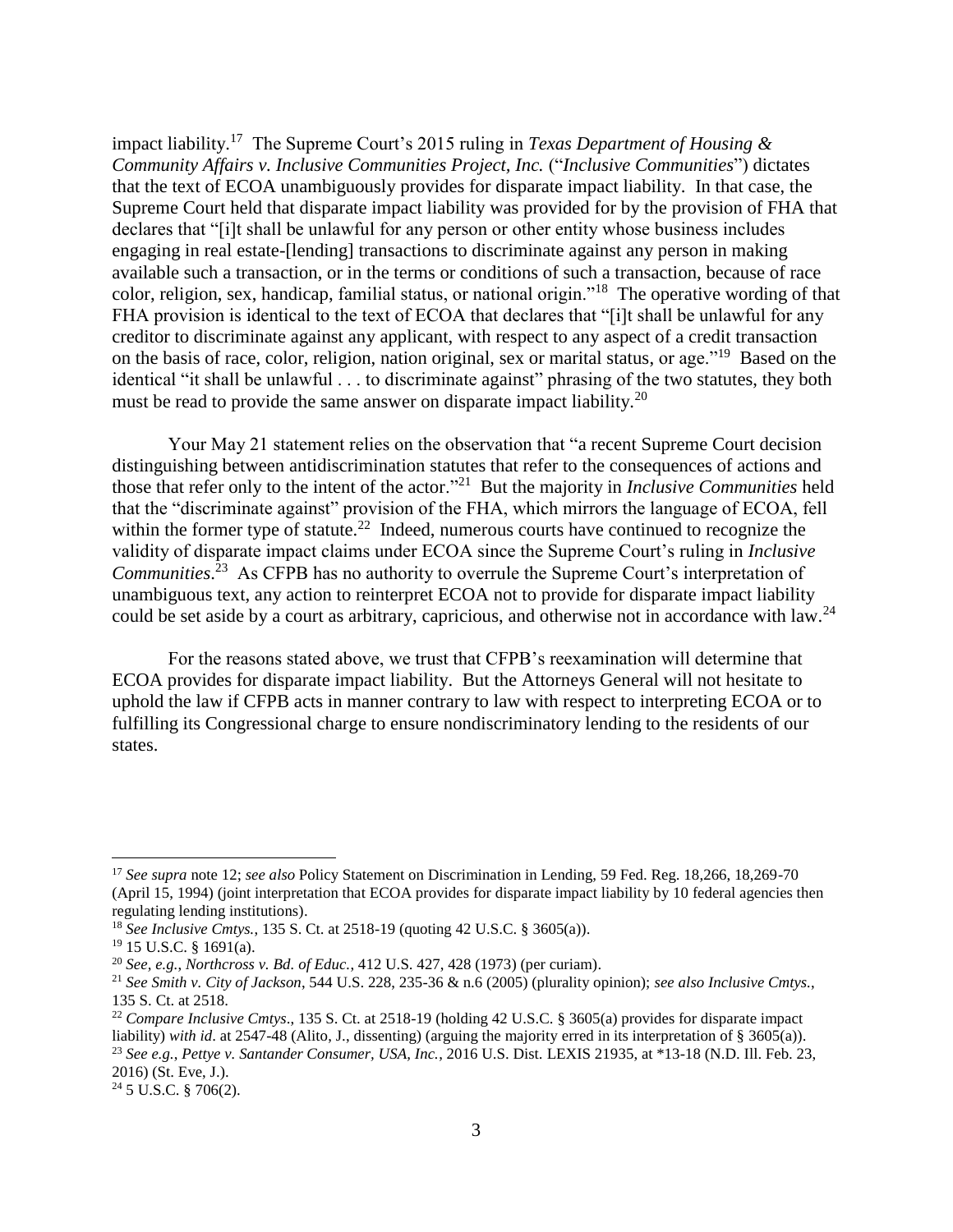Sincerely,

oh Stá

Josh Stein North Carolina Attorney General

Xavier Becerra California Attorney General

Karl A. Racine District of Columbia Attorney General

With Madigan

Lisa Madigan Illinois Attorney General

Janet Mills Maine Attorney General

Rui Etu

Brian E. Frosh Maryland Attorney General

He

Maura Healey Massachusetts Attorney General

Lori Swanson Minnesota Attorney General

Gurbir Grewal New Jersey Attorney General

Bartan D. Undne

Barbara D. Underwood New York Attorney General

Elen cres

Ellen F. Rosenblum Oregon Attorney General

Peter F. Kilmartin

Peter F. Kilmartin Rhode Island Attorney General